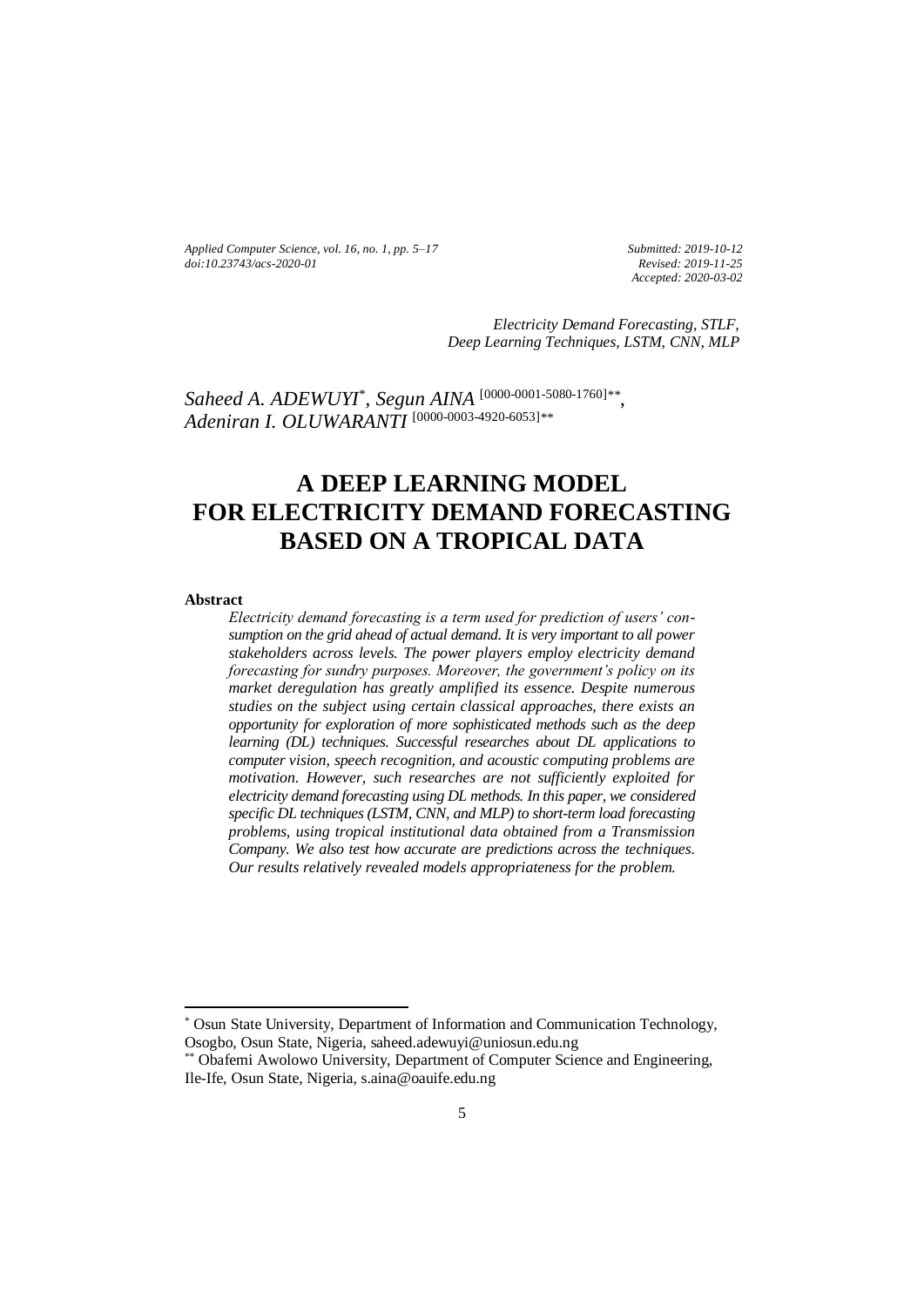## **1. INTRODUCTION**

Electricity demand forecasting is a concept in the power system that is used to describe prediction of the load on the power grid ahead of actual consumption. The power system grid must always bear the demand and thus satisfactorily service its customers. Electricity is an ever demanded commodity due to geometric rise in population (IAE, 2018). In Nigeria, a typical tropical climate, population is a key factor hindering the expected equilibrium of supply and demand of electricity as a commodity, among other factors. Therefore, there exists a gap between the generated power and consequential distribution of the commodity in Nigeria. Although, it was learnt that there is also a problem of carrying capacity of the transmission lines which contributes to supply shortage of electricity to users. As a result, the power stakeholders subject its users to harsh situations of inadequate or epileptic power supply or even blackout sometimes. While keeping this scourge under control, the distribution company will nonetheless need to always carry out demand or load forecasts of electricity consumption ahead of time.

Electricity demand forecasting or load forecasting is categorised into three main groups, generally. This includes Short-Term Load Forecasting (STLF), Medium-Term Load Forecasting (MTLF) and Long-Term Load Forecasting (LTLF) (Hernandez et al., 2012, 2013, 2014). However, in the smart grid system there is also Very Short-Term Load Forecasting (VSTLF) (Hernandez et al., 2012). In any cases, load forecasting is very crucial to all power system operators. In fact, a motivating influence is the market deregulation in most countries. Also, the unbundling of the power sector is a factor. For instance in Nigeria, the formal Power Holding Company of Nigeria (PCHN) is unbundled into three interrelated companies namely Power Generation Company (GenCo), Power Transmission Company (TransCo) and Power Distribution Company (DisCo). Electricity demand forecasting will, therefore, help the power players across classes to manage the power system's load effectively and efficiently. With load forecasting, the Utilities will especially make essential decisions critical to its operation and planning. The decision can be purchasing and power generational. Others are load switching, infrastructure development, capacity planning, maintenance schedules, energy demand, production adjustment, and contract evaluation (Gamboa, 2017; Kuo & Huang, 2018; Sarabjit & Rupinderjit, 2013).

Certain factors directly influence change in electricity demand of a region. The factors are classified accordingly as economic, demographic and technological. Others are those influenced by policy change and environment (Momani, 2013). For STLF which is the focus of this study, some factors atimes considered are time factors, weather influence and class of the users (Wan, 2014). Accordingly, the time influence can be time of the year, day of the week, and hour of the day. Similarly, there has been observed difference in the demand between weekdays and weekends (Feinberg & Genethliou, 2005; Wan, 2014). More so, there is noticeable change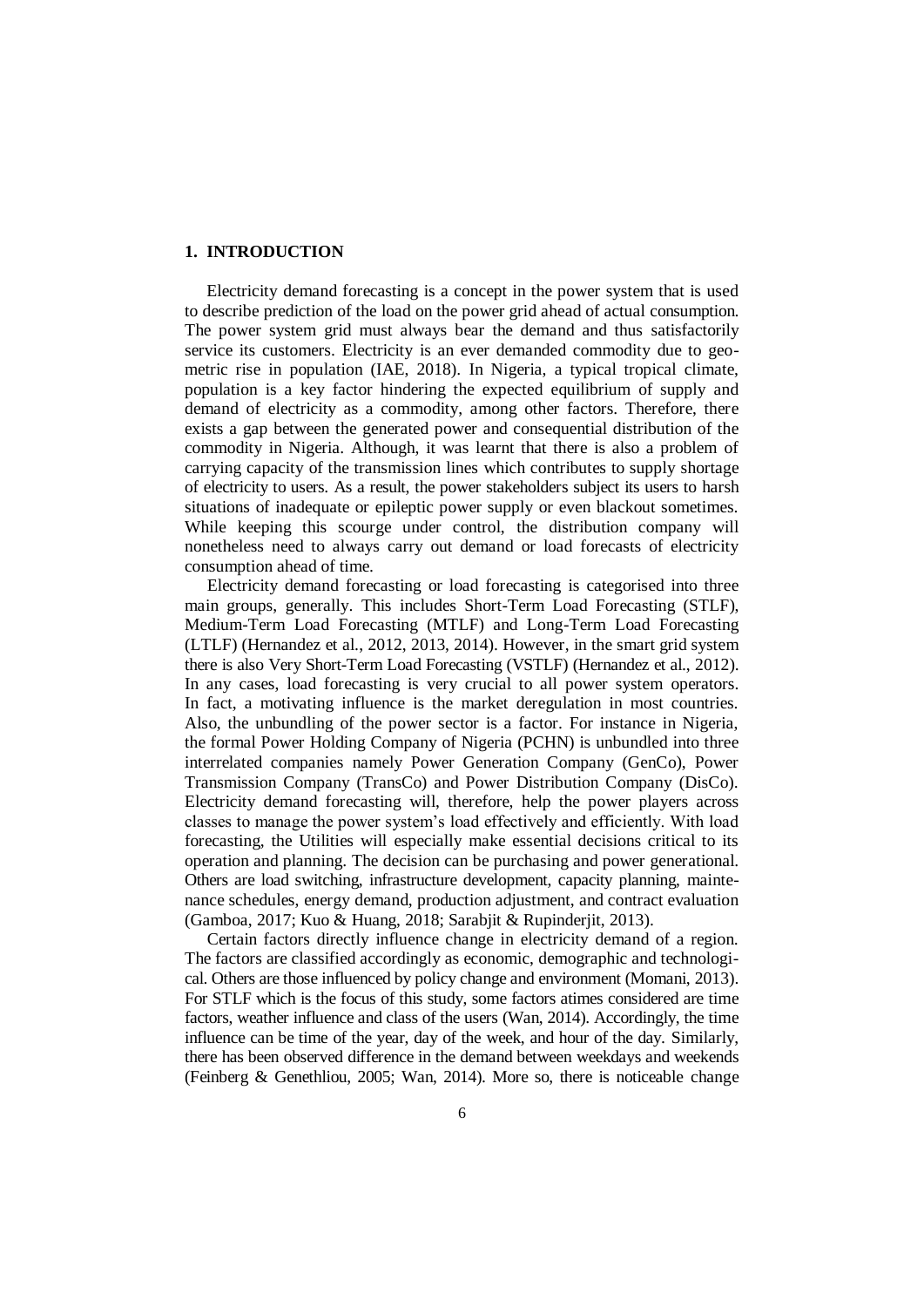in the demand on holidays, this is lower load than the non-holidays (Wan, 2014). Periodicity of demand occurrence is another factor. STLF usually show noteworthy periodicity. As a matter fact, consumption is a function of daily work and rest period. Thus, it is relevant to be well noted when studying STLF problems. Hourly demands in related days also demonstrate similar patterns (Wan, 2014). Weather factor also greatly influence demand of electricity on the grid. In the tropics where weather situation is average throughout the year, the consumption pattern is obviously different from that of the temperate zones. During the harmattan season and rain season demand patterns exhibit different shapes for obvious reasons. Various weather variables are considered for STLF. Temperature and humidity are the most used for load prediction. Other parameters such as rainfall, wind speed, wind direction, solar irradiations etc. are also considered (Feinberg & Genethliou, 2005; Wan, 2014).

A number of methods have been developed for the prediction of electricity demand from Utilities. A good number of approaches namely, the similar day method, regression analysis, time series, neural networks, expert systems, fuzzy logic, and statistical learning algorithms, are used for STLF (Feinberg & Genethliou, 2005). However, advances in research have led to realisation of more reliable and precise forecasting methods. Some of these methods are classified as classical approach for electricity demand prediction. Some of these methods suffer from imprecise estimation of loads on the power grid. This would, no doubts, cause imbalance in the demand and supply of generated electricity which could lead to supply shortage and wastage (Kuo & Huang, 2018; Wan, 2014). As a result, an accurate method of demand forecasting in the short-term is germane. Machine learning techniques which are capable of learning from data are a more advanced approach to STLF. But, these techniques also have their own problems especially when applied data are a lot plenty while fitting a model for the realisation of its inherent skills on a task. However, the deep learning methods or techniques come with needed rescue. The deep learning techniques are some machine learning algorithms and models that have capabilities to learn tasks and features directly from applied data. Deep learning techniques precisely extract most hidden features underlying and undermining the precision of a model performance on a demand forecasting problem such as the electricity instances. Precise or accurate demand forecasting has advantage of reducing generated costs as well as assists in the reliability of the power sector's responsibilities (Wan, 2014). These, among others, are the promise of deep learning methods. Deep learning is a concept found in the machine learning computing knowledge domain which presents with a lot of research achievements in many areas of computing such as computer vision, signal processing and natural language processing etc. But the techniques have recently been exploited for its applicability to research problems in the power system, especially the electricity demand forecasting.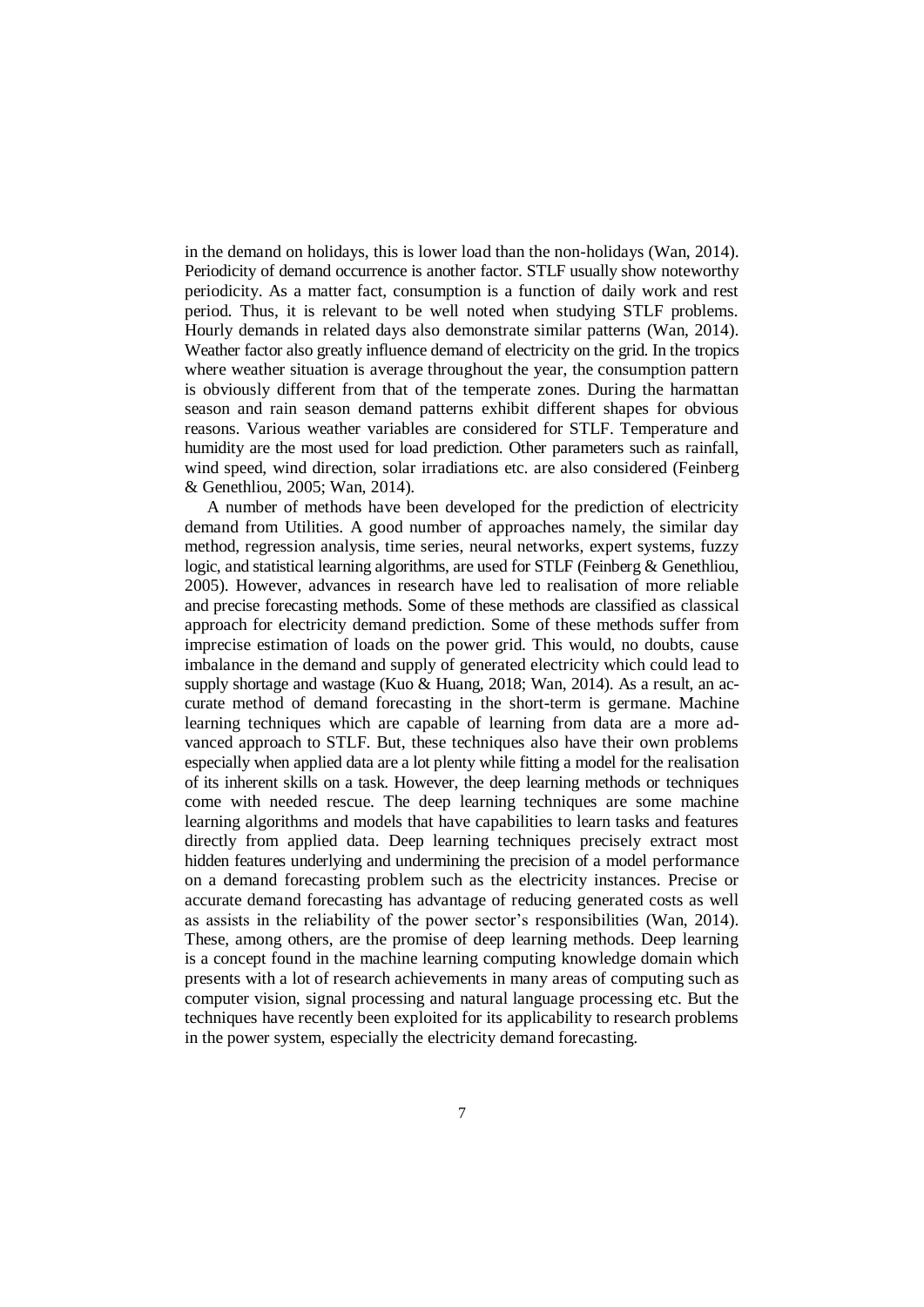We therefore investigated some of the deep learning techniques as relevant to the problem area (Adewuyi*,* Aina, Uzunuigbe, Lawal & Oluwaranti, 2019); and consequently, we exploited only a few models that recent studies have demonstrated to embody positive influence on the STLF research. However, we observed that most of these studies in the problem area were mostly done by applying the temperate climate datasets (Bouktif, Ali, Ali & Mohamed, 2018; Ghullam & Angelos, 2017; Hussein, 2018; Kuo & Huang, 2018; Stuart & Norvig, 2013; Yi, Jie, Yanhua & Caihong, 2013). Most of the approaches implemented were not applicable to nor capable of exploiting feature abstractions characterising a typical tropics dataset needed for attaining a precise STLF model.

In this paper, we developed a STLF model that can reliably and accurately predict day-ahead electricity consumptions. We investigated the process underlying the problems and formulated a precise deep learning model for the process. We, therefore, limited the study to three deep learning techniques well established in the literature (Bengio, 2009; Bouktif et al*.*, 2018; Brownlee, 2018; Chengdong, Zixiang, Dongbin, Jianqiang & Guiqing, 2017; Deng, 2013; Deng & Yu, 2013; Ghullam & Angelos, 2017; Hamedmoghadam, Joorabloo & Jalili, 2018; Hosein & Hosein, 2017; Kuo & Huang, 2018; Schmidhuber & Sepp, 1997; Stuart & Norvig, 2013; Wan, 2014) for modelling electricity demand forecasting. The techniques employed are the Long Short Term Memory (LSTM) network, Convolutional Neural Network (CNN) and Multilayer perceptron (MLP). The data is based on three-year historic electricity data collected from the Transmission Company of Nigeria (TCN) and one year weather data collected from the Nigerian Meteorological Agency (NiMet) for an institutional customers. The datasets are preprocessed for various anomalies, such as inputting the missing values and the models are applied to the datasets with the results being analysed for their training, validation and prediction scores. The results show that upon comparing the three techniques, the LSTM model has an average performance across the training, validation and testing metrics.

#### **2. RELATED WORK**

Research studies that are adopting deep learning method have increased in the last decade since Hinton, Osindero & Teh (2006) presented a novel work on deep belief network. A vast majority of works in this domain focused computing areas of acoustic, image, natural language, and signal processing. But, the last few years also witness application of deep neural network approach on power system's datasets especially for load prediction purposes. In the study by (Hossein & Hossein, 2017), a STLF system was developed using Deep Neural Network (DNN) techniques. The studies compared DNN with some traditional methods including moving averages, regression trees and support vector regression.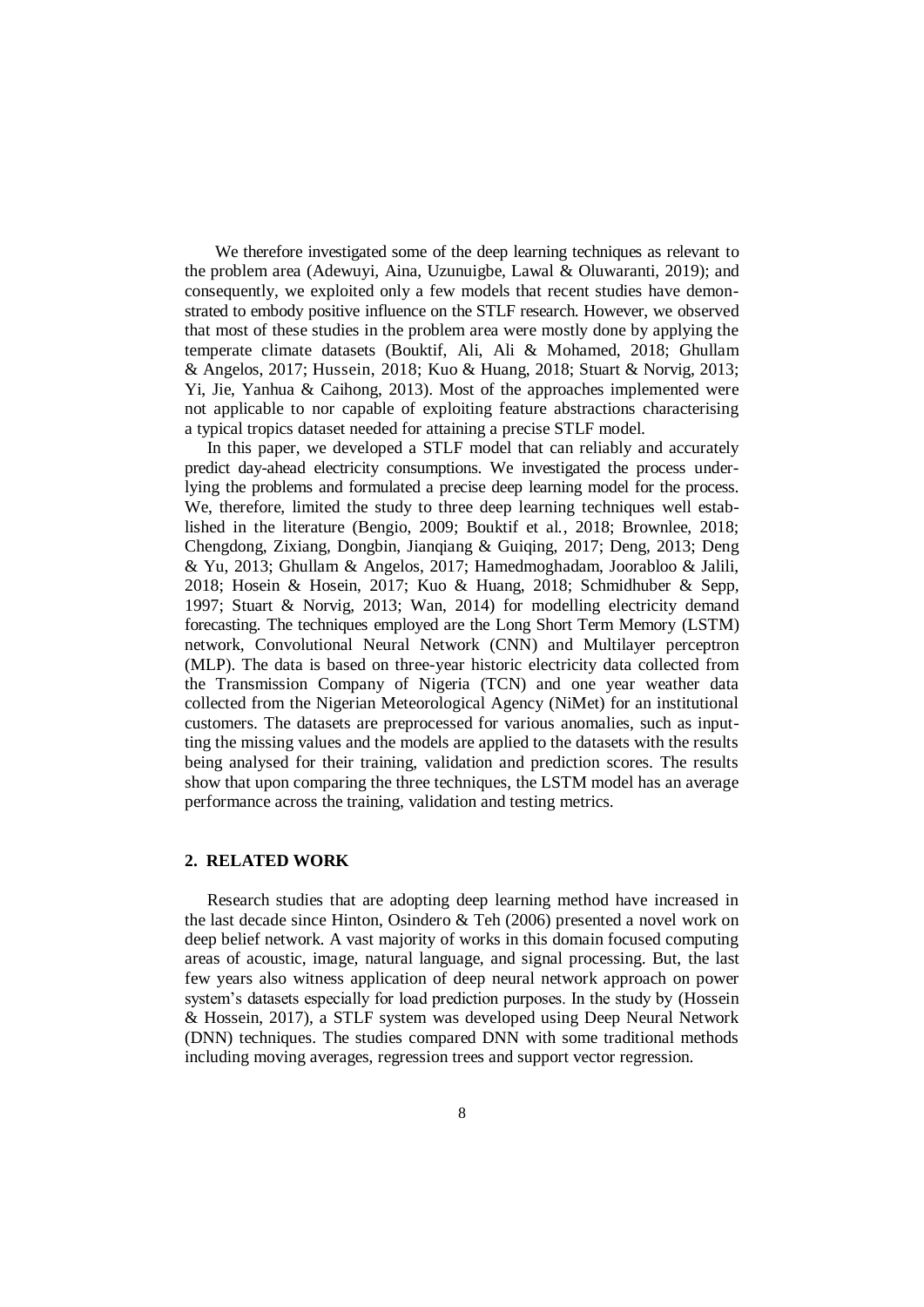The DNN methods used are DNN without pretraining (DNN-W), DNN with pretraining using Stacked Autoencoders (DNN-SA), standard RNN and RRN-LSTM. The authors conclude that, in all the DNNs and the baseline techniques, the DNN pretrained with SAE had most stable characteristic when run through both 200 and 400 epochs as it outperformed other methods. The research also used the eventual DNN results to demonstrate dynamic pricing possibility especially on peak load reduction application. Ghullam & Angelos (2017) developed a Feed-Forward DNN and Recurrent DNN models to predict short term electricity load and exploit their applicability. The study introduced utilisation of time/frequency feature extraction procedure initiated by the two models which reveals hidden dominant factors responsible for electricity consumption, as it considers prediction accuracy. Temperate climate datasets were applied. These datasets were analysed on time/frequency domains self-reliantly and the frequency domain components are subsequently transformed back to the time domain which results in capturing of latent features useful for accurate day-ahead electricity demand load measurement. The result of combined features of time/frequency analysis with DNNs enables attainment of higher accuracy. In the work done in (Seunghyoung, Hongseok & Jaekoo, 2017), the researchers identified the need to investigate important aspect of Demand-Side Management (DMS), that is, individual customer loads as a forecasting scheme. As a result, the study adopts DNN as forecasting model for various DSM's loads of a region. The work proposed a STLF framework which is DNN-based. The DNNs are trained in two ways namely: DNN with pretraining scheme using RBM and DNN without pretraining scheme, using ReLu as an activating function, in order to forecast daily loads a day-ahead. The DNNs were compared with two shallow network techniques in its evaluation. The problem of training DNN with customer load was investigated and this revealed that overfitting may occur if the training set is small. The results obtained shown that DNNs performances were better than that of the shallow neural networks. This study also utilises temperate climate datasets. Wan (2014) developed a DNN based load forecaster. He also analyses the critical features underlying load forecasting problems as well as discusses demand forecasting factors to include periodicity, time dependency, holiday effects and weather influences. The researcher presented RBM pretraining and discriminative as pretraining technologies for the problem. He thus utilised 3 years' temperate region datasets, following the algorithms, and compared different neural network models. The result showed that DNNs with pretraining compared favourably and are superior to both DNN without pretraining and single layer ANN. This, thus, supports consideration of a deep learning method to forecasting electricity demand. On the application of a 'community' temperate datasets, the study in (Kuo  $\&$  Huang, 2018) introduced a precise DNN model for energy load forecasting on shortterm horizon using deep learning, a Convolutional Neural Network (CNN) approach. The study compared forecasting results of some AI algorithms which are usually used in load forecasting problem with the CNNs-based DNN,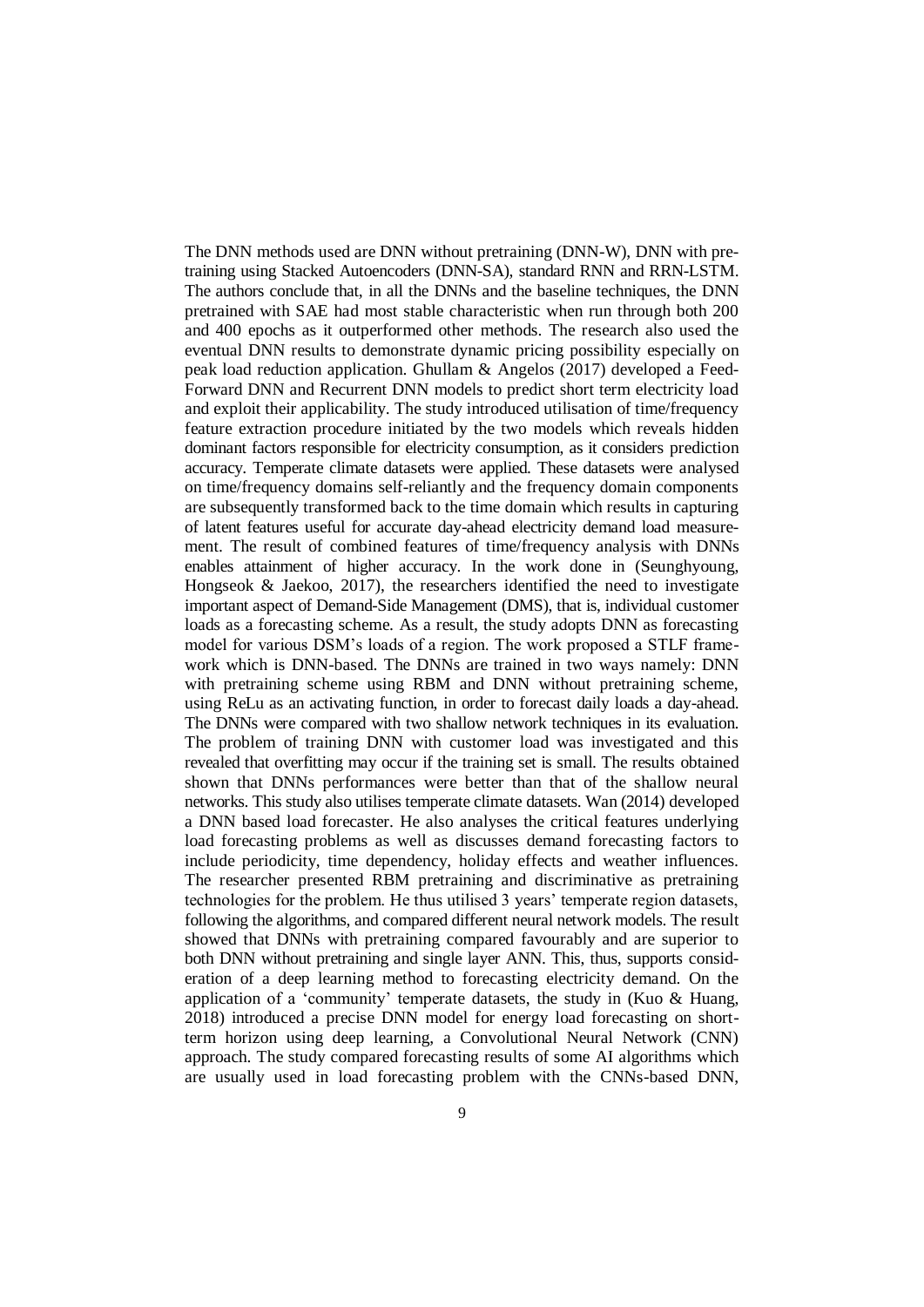exhibiting great accuracy. Furthermore, the study in (Bouktif et al*.,* 2018) developed an LSTM model for a European electricity consumption data (a typical temperate climate study) using various configurations of the LSTM network for forecast of short to medium term aggregate load forecasting. The study also trained some machine learning algorithms and adopts the best as baseline for comparison with the LSTM. The result shows that with LSTM model, accuracy performance is a lot enhanced unlike an optimized machine learning baseline model. Similarly, on long-term forecasting of electricity demand based on LSTM deep architecture, the study in (Agrawal, Muchahary & Tripathi, 2018) notes that the standard methodology for the LSTM is mainly restricted to electricity demand data characterised by the granularity of a month or a year, leading to very low accuracy load prediction. It therefore developed a method for LTLF having hourly resolution. The model is centred on Recurrent Neural Network (RNN) consisting of the LSTM cells. It also took into consideration the long-term relations in sequence electricity demand data.

In summary, the related work on STLF problem using deep learning approaches have one way or the other demonstrated and shown success on the application of any of the feed-forward or the recurrent deep learning techniques to electricity demand forecasting. However, the data utilised for these studies differs in terms of the climate of the study area. Most of the reviewed works were done for the temperate region. In any situations, there is need to estimate electricity load forecasting problem with interest on the climatic condition of the study area. Weather, being an essential aspect of the climate, appears a big influence on electricity demand, considering how change in weather condition of a place could shape its load profile (Feinberg & Genethliou, 2005; Hernandez et al., 2012; Momani, 2013). Therefore, this study is a typical tropical climate study for an institutional customer type. It is also a typical study for modelling load forecasting problems in the tropics using deep architectures.

#### **3. DEEP LEARNING BASED LOAD FORECAST**

#### **3.1. Convolutional neural network**

Convolutional Neural Network (CNN) is one of the most popular techniques for deep learning with images and videos. However, its applicability to quantitative data such as the electricity demands is sketchy. The internal representation and architecture of CNN is as in Adewuyi et al., (2019). Furthermore, in order to obtain a richer representation of the applied data, the hidden layer was stacked, so as to obtain multiple feature maps (Hosein & Hosein, 2017). Therefore, in this case, 3 layers of CNN were stacked, with each comprising 128 neurons and 3 kernel size.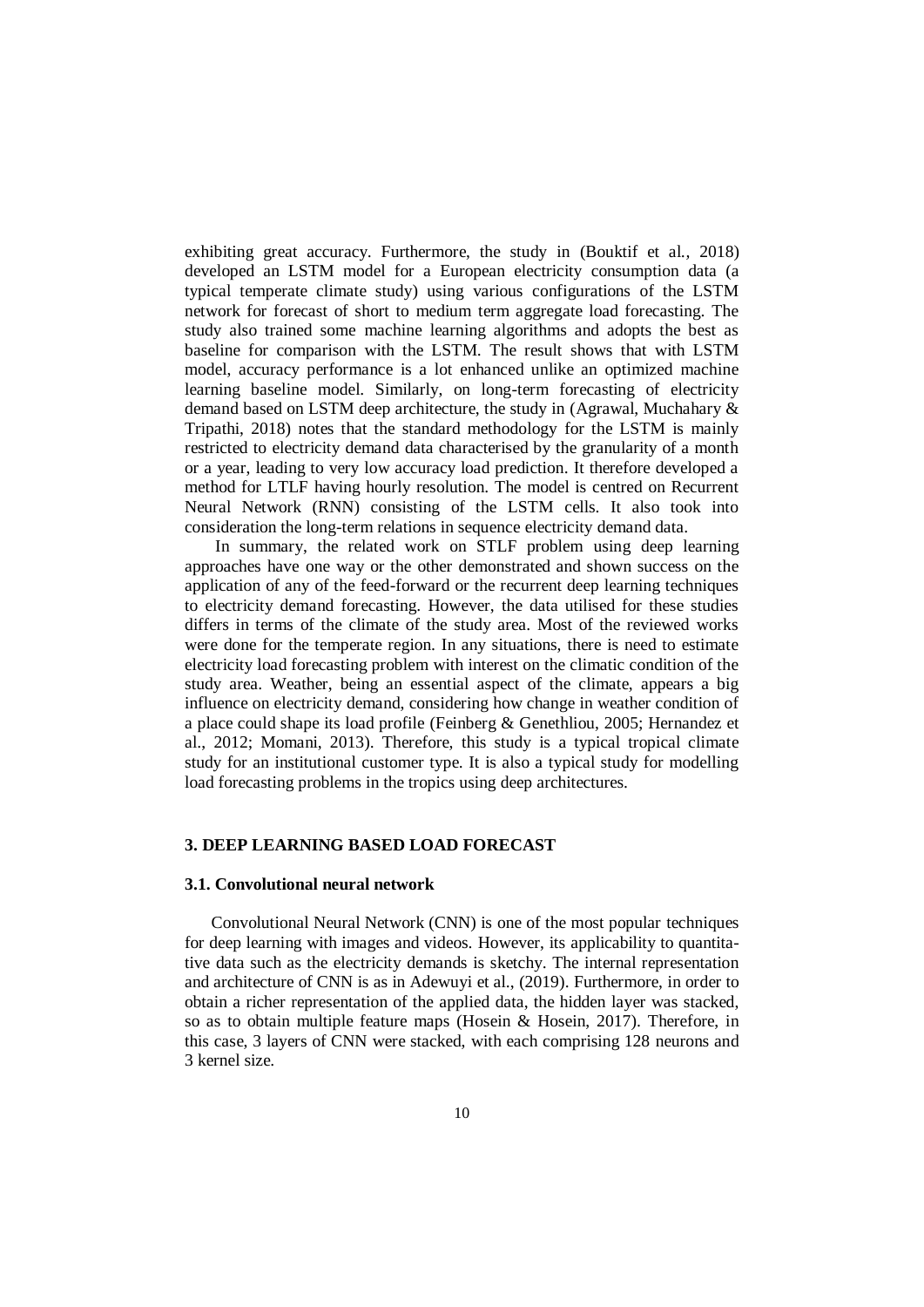## **3.2. Long Short-Term Memory (LSTM)**

LSTM is another deep learning architecture utilised in this study. The introduction to its concepts is documented in our previous work (Adewuyi et al., 2019). However, in this paper, the LSTM deep method was defined as a sequential model characterised by 128 neurons of 3 stacked architecture.

Furthermore, in order to have effective model training, we utilised Truncated backpropagation Through Time (TBPTT) algorithm defined in (Sutskever, 2013) and adjudged as the most practical method for training RNNs models (Brownlee, 2018; Ronald & Jing, 1990)

## **3.3. Multilayer Perceptron**

The Multilayer Perceptron (MLP) is characterised by a system of input, hidden and output layers of neurons. However, unlike an MLP, a perceptron will only have all its input directly connected to its output (Stuart & Norvig, 2013). We, therefore, discuss a single hidden layer MLP for easy digest of its concept.

Assume a situation of *n* samples of data inputs  $x_1, x_2, x_3, \ldots, x_{n-2}, x_{n-1}, x_n$ and corresponding outputs  $y_1, y_2, y_3, \ldots, y_{n-2}, y_{n-1}, y_n$ . Therefore, we evaluate the hidden layer input  $\hat{y}_h$ , expressed as:

$$
\hat{y}_h = \rho(\sum_{k=1}^n x_k \times w_{kl} - \omega_l) \tag{1}
$$

where:  $w_{kl}$  – is the weight on data input k and hidden neuron l,

 $\omega_l$  – is the *lth* neuron bias, while

 $\rho(x)$  – is the sigmoid activation function (Hosein & Hosein, 2017; Stuart & Norvig, 2013) defines as:

$$
\rho(x) = \frac{1}{1 + e^{-x}}\tag{2}
$$

Following this is the output estimation of the MLP. We defined this as:

$$
\hat{y}_j = \rho \left( \sum_{l=1}^m x_{lj} \times w_{lj} - \omega_j \right) \tag{3}
$$

where:  $m -$  is the total inputs neurons, *i*, at the output layer.

Consequently, an update of the weight follows. This is necessary in order to reduce error rate (Brownlee, 2018; Hosein & Hosein, 2017; Stuart & Norvig, 2013) estimated as:

$$
e = \hat{y}_j - y_j \tag{4}
$$

So, this study defined MLP also as sequential model also with 128 neurons and 3 stacked layers.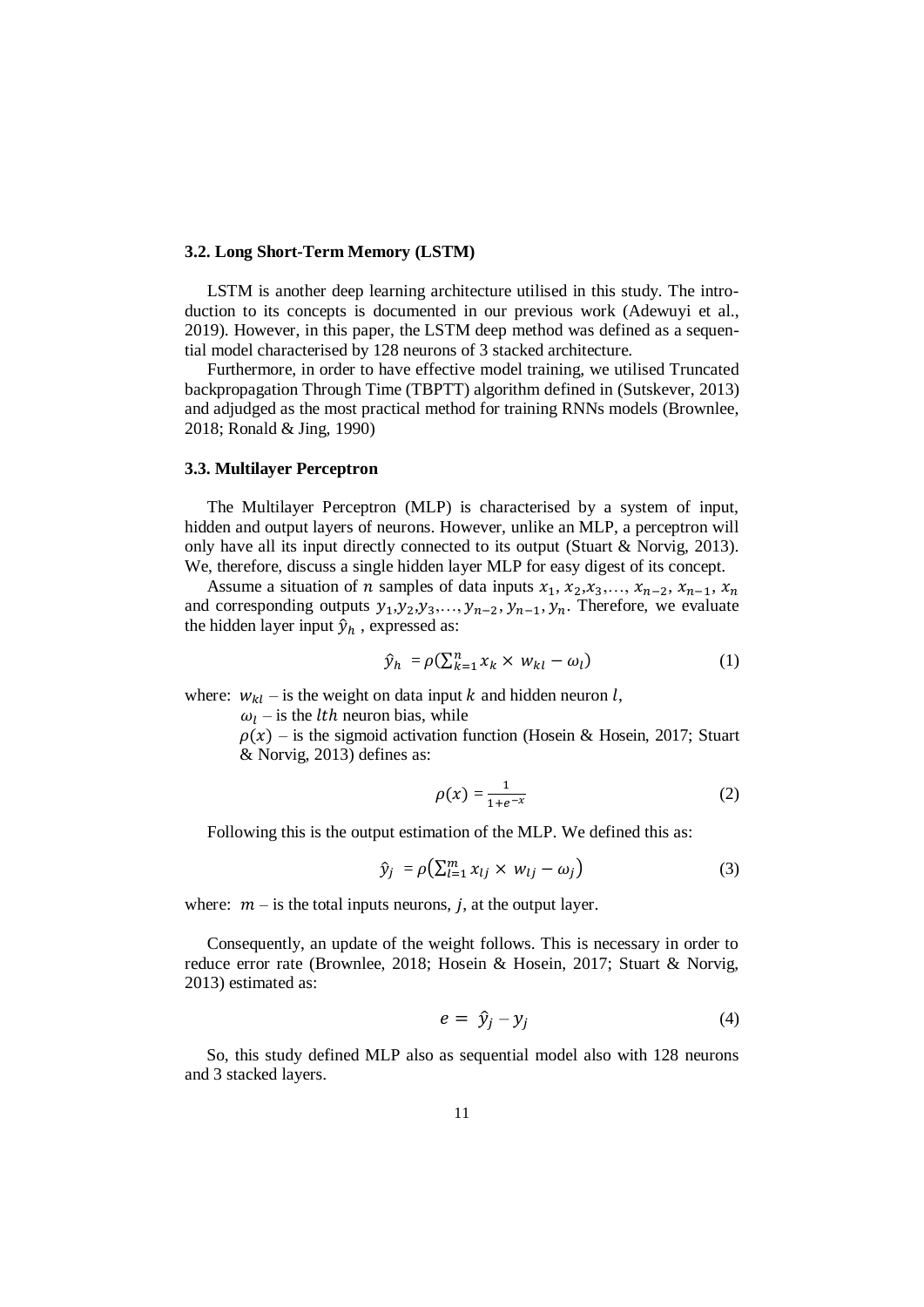## **4. ANALYSIS**

## **4.1. Data Description**

The applied datasets primarily consists of 25,751 samples of 21 features representing three years institutional electricity consumptions from the national grid and some weather data. The power data were recorded at hourly intervals throughout the years and it represents a typical tropics electricity demand. The power data was collected at the Transmission Company of Nigeria (TCN) 132/33kV, Ile-Ife while the weather parameters were taken at the Nigerian Meteorological Agency (NiMet) situates at Ido-Osun Aerodrome, Osogbo, Nigeria. These datasets were initially split into two parts, 80% training set and 20% test set. The test set was consequently broken into 60% validation set and 40% test set. As can be inferred, the datasets are characterised by both electrical and non-electrical features. The electrical features include the load taken at each hour of the day and other lagged loads such as the previous one hour, previous two hours, previous day same hour, previous day previous hour, previous day previous two hours, previous two days same hour, previous two days previous hour, previous two days previous two hours, previous week same hour, average of past twenty-four hours, average of past seven days, day of the week, weekendday and holiday. Understanding what type of data our problem represents, suggests that we carefully culled out 'holiday' consumptions from our dataset as stated herein. The non-electrical data features include weather parameters such as relative humidity, dry bulb and wet bulb. We also included calendar features such as the actual date load was recorded, time load was recorded and date/time load was taken in a particular day.

## **4.2. Modelling Method**

As a data preprocessing strategy, our data is cleansed by removing noisy data such as an instance of incorrect date value. Missing data was handled by *imputing* values using the mean strategy (Swalin, 2018). Furthermore, we prepare the data by scaling the numeric data and transforming the categories. This is with a view to improving the stability of the network and modelling performance. We, therefore, standardised our data to have zero mean and unit variance. This will enable the model to be more robust to new data. For categorical data, we adopt a one-hot encoding approach as in (Swalin, 2018). This prevents ordering, leading to model poor performances.

As a compilation strategy, we carefully specified some parameters for the network training purposes. We simply set Adam optimiser to the following configuration: exponential decay rate =  $1e - 3$ ,  $\beta_1 = 0.9$  and  $\beta_2 = 0.999$  which is in line with the algorithm in (Swalin, 2018) and specified below: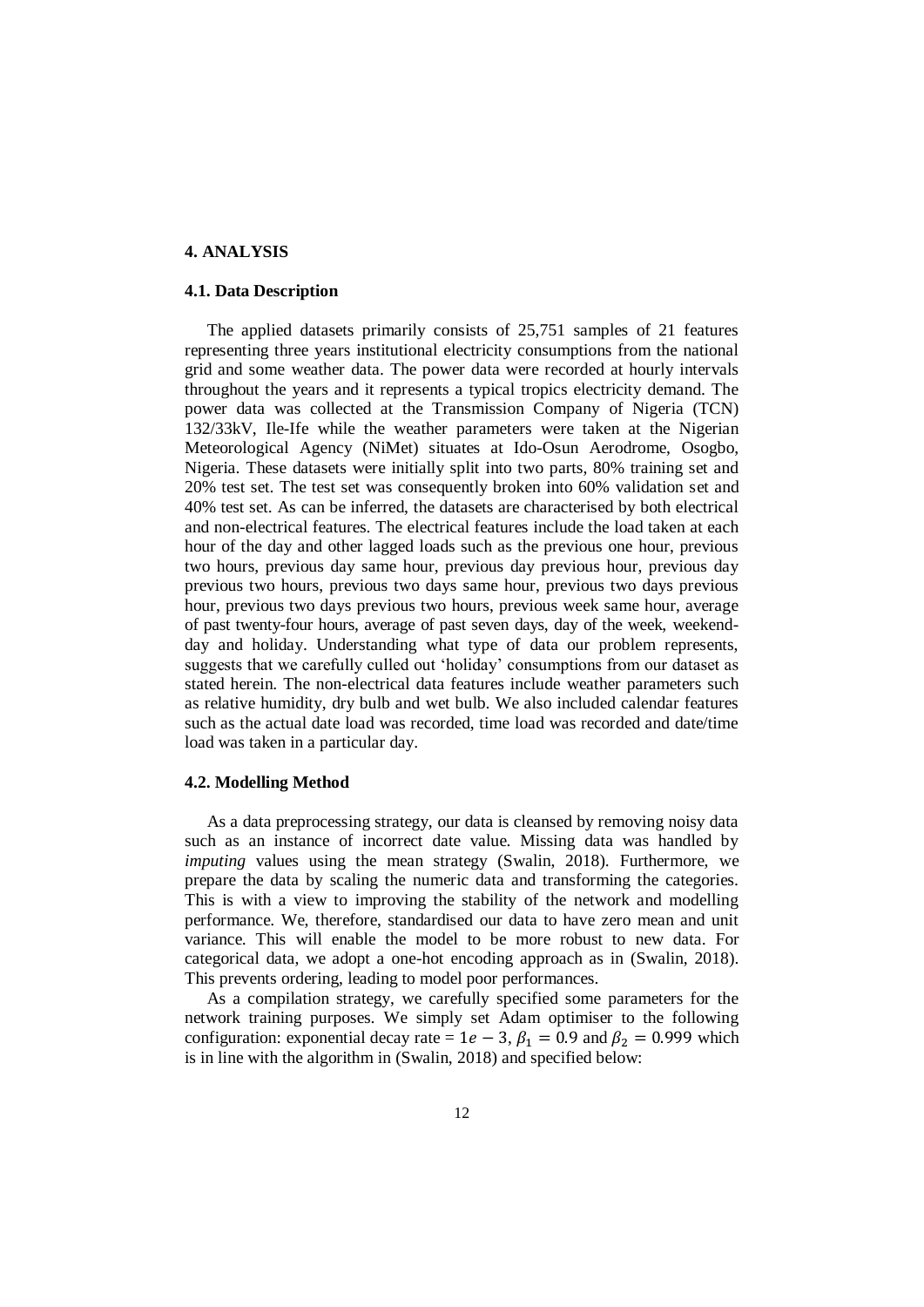**Require:** *α*: *Stepwise* 

**Require:**  $\beta_1 \beta_2 \in (0,1)$ : *Exponential decay rate for the moment estimates* **Require:**  $f(\theta)$ : *Stochastic objective function with parameter* **Require:**  $\theta_0$ : *Initial parameter vector*  $m_0 \leftarrow 0$ : *Initialises first moment vector* 1← 0: *Initialises second moment vector* ← 0: *Initialises timestep while*  $\theta_0$  unconverges *repeat*  $t \leftarrow t + 1$  $g_t \leftarrow \nabla_{\theta} f_t(\theta_{t-1})$ : *Gets gradient w.r.t stochastic objective at time-step t.*  $m_t \leftarrow \beta_1 \cdot m_{t-1} + (1 - \beta_1) \cdot g_t$ : *Updates biased first moment estimate.*  $v_t \leftarrow \beta_2 \cdot v_{t-1} + (1 - \beta_2) \cdot g_t^2$ : *Update biased second raw moment estimate.*  $m_t$  ← $m_t$ /(1 −  $\beta_1^t$ ): *Computes the bias-corrected first raw moment estimate.*  $\hat{v}_t \leftarrow v_t/(1 - \beta_2^t)$ : *Computes the bias-corrected second raw moment estimate.*  $\theta_t \leftarrow \theta_{t-1} - \alpha \cdot \widehat{m_t}/(\sqrt{\widehat{v_t}} + \epsilon)$ : *Updates parameters. end while*

*return*  $\theta_t$ : Resulting parameters,  $where \leftarrow means equal to$ .

Furthermore, in order to configure the models loss function, we considered the Mean Squared Error (MSE), which is defined as below:

$$
MSE = \epsilon [(y_m - \bar{y}_m)^2]
$$
 (5)

As a model fitting approach, we specified a matrix of input features and corresponding output patterns. Our model is, therefore, fit by means of the Truncated Backpropagation Through Time (TBPTT) algorithm as in (Sutskever, 2013).

#### **4.3. Evaluation Method**

As an evaluation method, the developed model was based on the three performance evaluation metrics in (Adewuyi et al., 2019).

#### **5. RESULTS**

The three models were compared against one another based on the set performance evaluation criteria. To begin with, the learning curves of the developed LSTM model was visualised to see how close or far it is from the regression line. This was done for an experimental cycle of the training set spanning 100 epochs. The same was done for the candidate models CNN and MLP, also with a view to observing how close they are to an ideal solution. This is shown in Fig. 1, Fig. 2 and Fig. 3.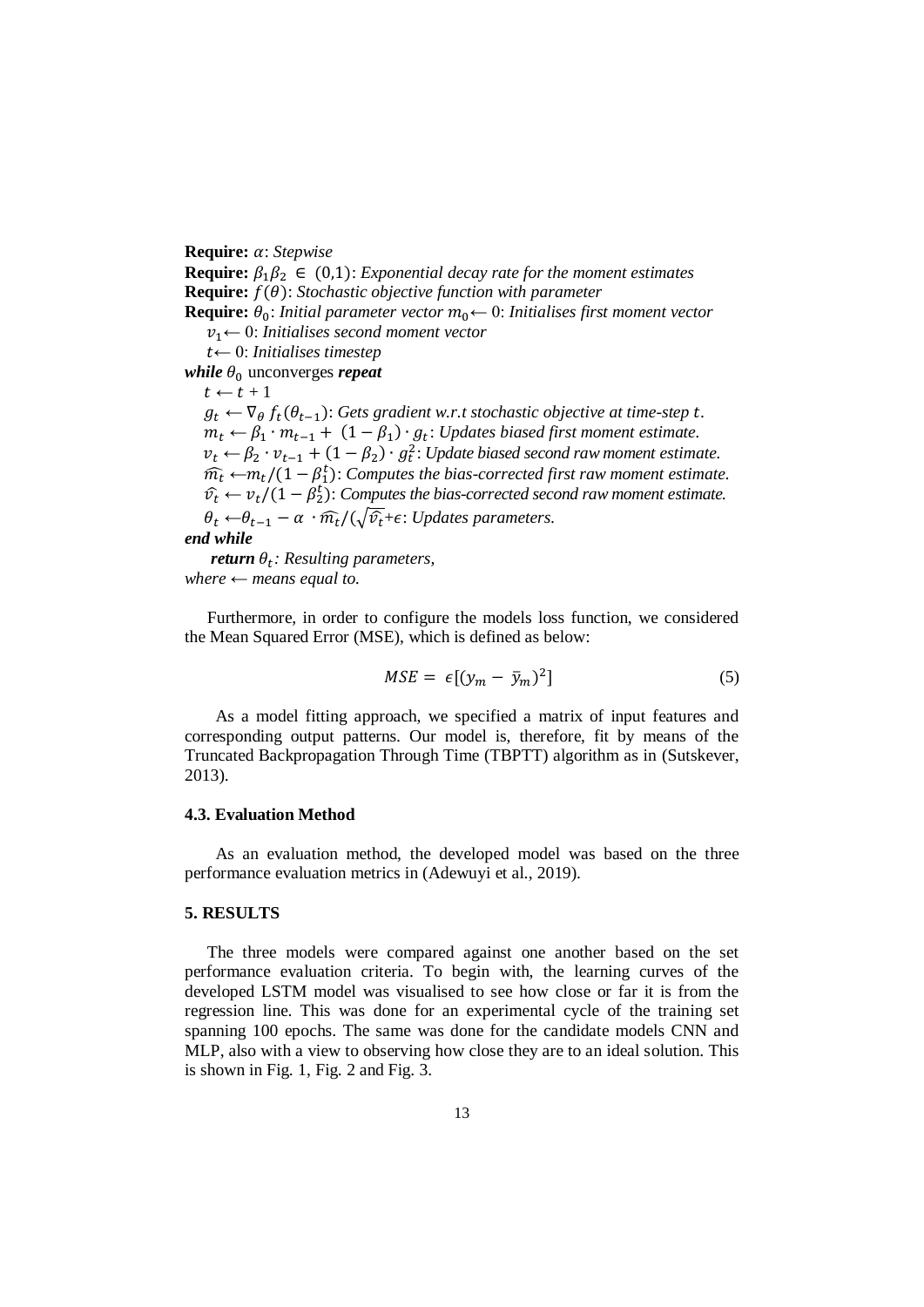Also, the validation and prediction tests of the developed LSTM model as well as its candidates were carried out. This was with a view to determining how capable they are at forecasting electricity demand from the grid when fed with unseen load data. This validation and test methods follow that a performance analysis of the three techniques were done by comparing the candidate models with the LSTM model using their MSE, RMSE and MAE scores when experimented at different epochs as shown in Tab. 1. Prediction scores of the three applied techniques show that our LSTM model out-performed the CNN and MLP, its candidates, across metrics and epochs. The models were shown our datasets during the training, evaluation and testing phases, each at 40, 60, 80 and 100 epochs to observe their prediction accuracy. Although, we noticed an instance of MLP superiority over LSTM and CNN, but this occurred at an early stage of the experiment, 40 'epoch', precisely. This would amount to nothing significant because a further exposure of our datasets shown supremacy of the LSTM model over others for our problem.



**Fig. 1. LSTM model learning losses at 60 and 100 epochs**



**Fig. 2. CNN model learning losses at 60 and 80 epochs**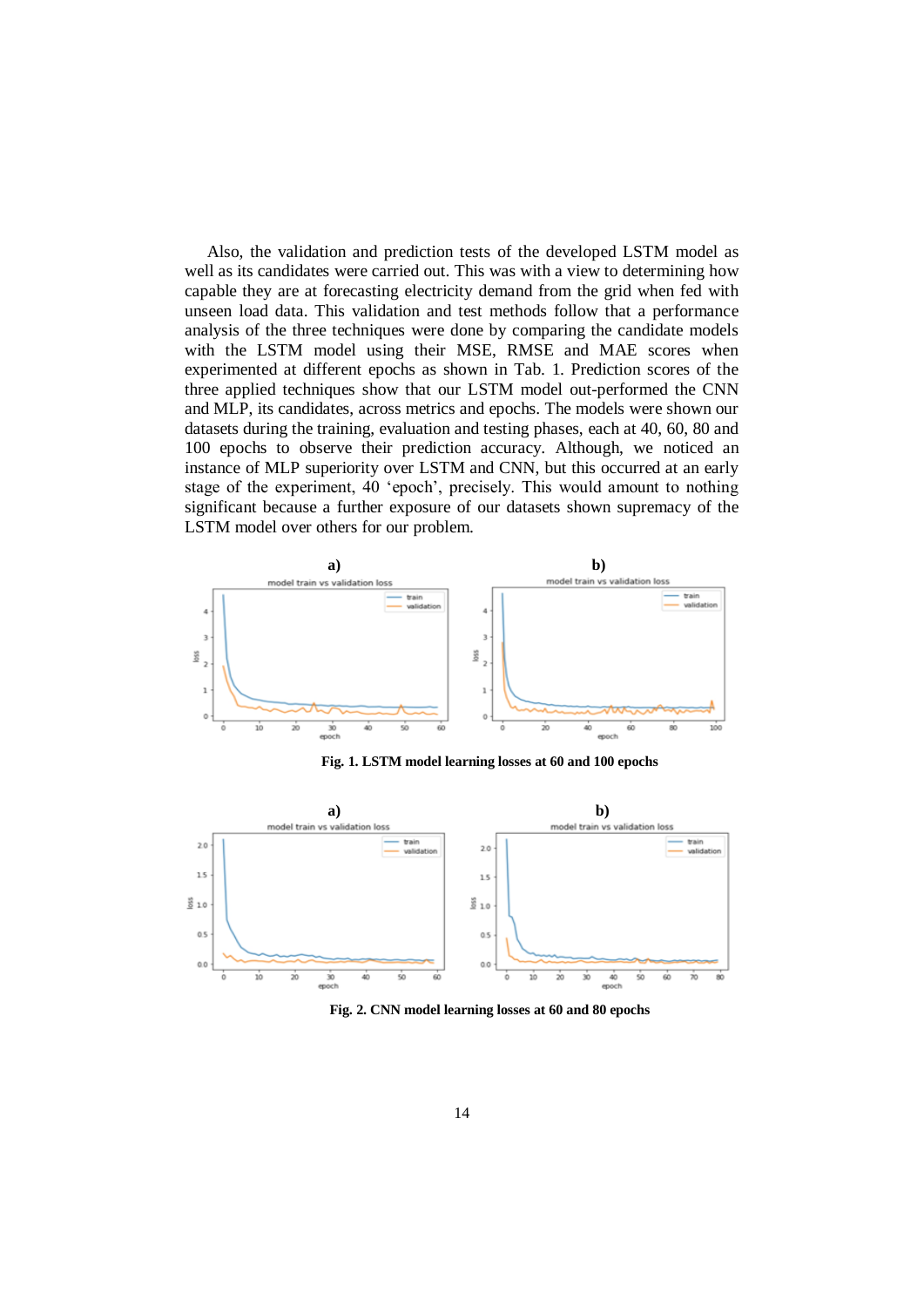

**Fig. 3. MLP model learning losses at 30 and 80 epochs**

 **Tab. 1. Comparison analysis of the deep learning techniques performances**

| <b>Technique</b> |            | <b>Training Score</b> |      | <b>Validation Score</b> |                       |      | <b>Test Score</b> |              |      |
|------------------|------------|-----------------------|------|-------------------------|-----------------------|------|-------------------|--------------|------|
|                  | <b>MSE</b> |                       |      |                         | RMSE MAE MSE RMSE MAE |      |                   | MSE RMSE MAE |      |
|                  |            |                       |      | <b>40 Epochs</b>        |                       |      |                   |              |      |
| <b>LSTM</b>      | 6.36       | 2.52                  | 2.40 | 5.60                    | 2.37                  | 2.34 | 5.53              | 2.35         | 2.34 |
| <b>CNN</b>       | 6.58       | 2.56                  | 2.55 | 6.51                    | 2.55                  | 2.53 | 6.58              | 2.57         | 2.56 |
| <b>MLP</b>       | 5.85       | 2.42                  | 2.39 | 5.47                    | 2.34                  | 2.31 | 5.32              | 2.31         | 2.30 |
|                  |            |                       |      | 60 Epochs               |                       |      |                   |              |      |
| LSTM             | 16.80      | 4.10                  | 3.02 | 5.96                    | 2.44                  | 2.42 | 6.09              | 2.47         | 2.46 |
| <b>CNN</b>       | 6.71       | 2.59                  | 2.55 | 6.30                    | 2.51                  | 2.47 | 5.80              | 2.41         | 2.40 |
| <b>MLP</b>       | 6.14       | 2.48                  | 2.46 | 5.80                    | 2.41                  | 2.40 | 5.76              | 2.40         | 2.40 |
|                  |            |                       |      | 80 Epochs               |                       |      |                   |              |      |
| <b>LSTM</b>      | 9.04       | 3.01                  | 2.58 | 6.03                    | 2.46                  | 2.45 | 6.05              | 2.46         | 2.44 |
| <b>CNN</b>       | 7.09       | 2.66                  | 2.61 | 6.62                    | 2.57                  | 2.52 | 6.58              | 2.57         | 2.55 |
| <b>MLP</b>       | 6.05       | 2.46                  | 2.44 | 5.86                    | 2.42                  | 2.41 | 5.76              | 2.40         | 2.40 |
|                  |            |                       |      | 100 Epochs              |                       |      |                   |              |      |
| LSTM             | 6.04       | 2.46                  | 2.36 | 5.49                    | 2.34                  | 2.19 | 5.29              | 6.37         | 5.78 |
| <b>CNN</b>       | 6.54       | 2.56                  | 2.53 | 6.28                    | 2.51                  | 2.48 | 2.30              | 2.52         | 2.40 |
| MLP              | 6.08       | 2.47                  | 2.44 | 5.77                    | 2.40                  | 2.39 | 2.28              | 2.52         | 2.40 |

## **6. CONCLUSIONS**

In this paper, we demonstrate an application of deep learning techniques for electricity demand forecasting. We considered three deep architectures (LSTM, CNN and MLP) for our study. The applied datasets, which is a typical University electricity consumption, underpins the concepts of weather influence on loads especially in the tropics. These three techniques were compared to see which deep method would perform best. Thus, we found out that the LSTM model, of the three techniques out-performed others. We, therefore, establish that deep learning approach is a suitable approach to solving the problem of electricity demand forecasting.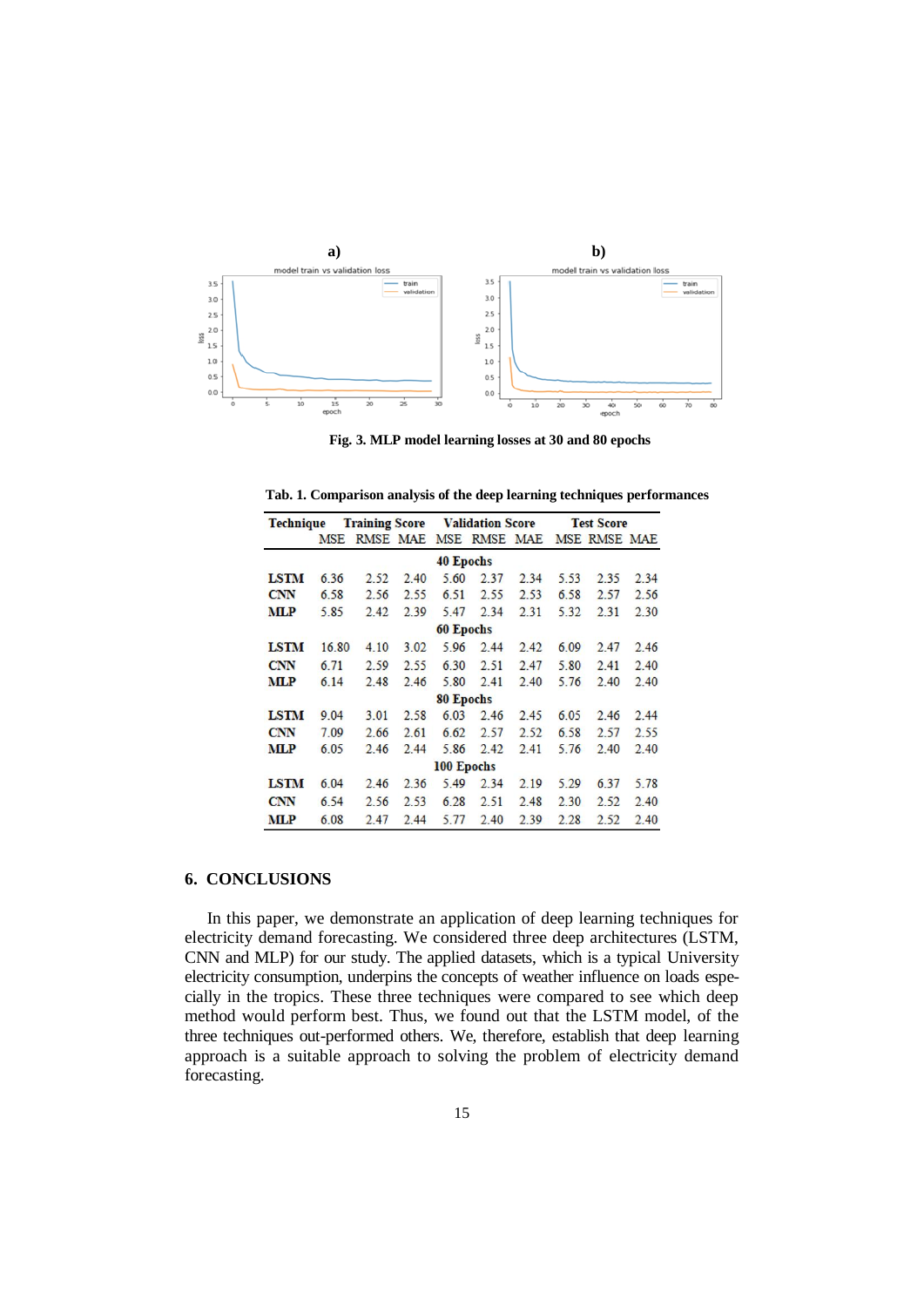#### **REFERENCES**

- Adewuyi, S., Aina, S., Uzunuigbe, M., Lawal, A., & Oluwaranti, A. (2019). An Overview of Deep Learning Techniques for Short-Term Electricity Load Forecasting. *Applied Computer Science*, *15*(4), 75–92. doi: 10.23743/acs-2019-31
- Agrawal, R. K., Muchahary, F., & Tripathi, M. M. (2018). Long term load forecasting with hourly predictions based on long-short-term-memory networks. In *2018 IEEE Texas Power and Energy Conference (TPEC)* (pp. 1–6). College Station, TX.
- Bengio, Y. (2009). Learning deep architectures for AI. *Foundation and Trends in Machine Learning*, *2*(1), 1–127.
- Bouktif, S., Ali, F., Ali, O., & Mohamed, A. S. (2018). Optimal Deep Learning LSTM Model for Electric Load Forecasting using Feature Selection and Genetic Algorithm: Comparison with Machine Learning Approaches. *Energies*, *11*, 1636–1656.
- Brownlee, J. (2018). *Deep learning for time series forecasting: Predicting the future with MLPs, CNNs and LSTMs in Python*. V1.2 ed. M. L. Mastery.
- Chengdong, L., Zixiang, D., Dongbin, Z., Jianqiang, Y., & Guiqing, Z. (2017). Building energy Consumption prediction: An extreme deep learning approach. *Energies, 10*(10), 1525–1545.
- Deng, L. (2013). A tutorial survey of architectures, algorithms, and applications for deep learning. *APSIPA Transactions on Signal and Information Processing*, *3*(2). doi:10.1017/ATSIP.
- Deng, L., & Yu, D. (2013). Deep learning: Methods and Applications. *Foundations and Trends in Signal Processing, 7*(3-4), 197–387.
- Feinberg, E. A., & Genethliou, D. (2005). Load forecasting. In J. H. Chow, F. F. Wu, J. Momoh (Eds.), *Applied Mathematics for Restructured Electric Power Systems*. *Power Electronics and Power Systems, Springer* (pp. 269–285). Boston, MA.
- Gamboa, J. (2017). Deep learning for time-series Analysis. *arXiv: 1701.01887[cs. LG]*.
- Ghullam, M. U., & Angelos, K. M. (2017). Short-term power load forecasting using deep neural networks. *ICNC*, *10*(1109), 594–598.
- Hamedmoghadam, H., Joorabloo, N., & Jalili, M. (2018). Australia's long-term electricity demand forecasting using deep neural networks, *arXiv:1801.02148 [cs.NE]*.
- Hernandez, L., Baladron, C., Aquiar, J. M., Calavia, L., Carro, B., Sánchez-Esguevillas, A., Cook, D. J., Chinarro, D., & Gomez, J. (2012). A study of relationship between weather variables and electric power demand inside a smart grid/ smart world. *MDPI Sensors*, *22*(9), 11571–11591. doi:10.3390/s120911571
- Hernandez, L., Baladron, C., Aquiar, J. M., Calavia, L., Carro, B., Sánchez-Esguevillas, A., Cook, D. J., Chinarro, D., & Gomez, J. (2013). Short-term load forecasting for micro-grids based on artificial neural networks. *MDPI Sensors*, *6*(3), 1385–1408.
- Hernandez, L., Baladron, C., Aquiar, J. M., Calavia, L., Carro, B., Sánchez-Esguevillas, A., Perez, F., Fernández, A., & Lloret, J. (2014). Artificial neural network for short-term load forecasting in distribution systems. *MDPI Energies, 7*(3), 1576–1598.
- Hosein, S., & Hosein, P. (2017). Load forecasting using deep neural networks. In *Proceedings of the Power and Energy Society Conference on Innovative Smart Grid Technologies (pp. 1–5).* IEEE.
- Hussein, A. (2018). *Deep Learning Based Approaches for Imitation Learning* (Doctoral dissertation). Robert Gordon University, Aberden, Scotland.
- International Energy Agency (IEA) Publications and data (n.n.). Retrieved August 12, 2018 from https://www.iea.org
- Kuo, P., & Huang, C. (2018). A high-precision artificial neural networks model for short-term energy load management. *Energy, 11*(1), 213– 226.
- Momani, M. A. (2013). Factors Affecting Electricity Demand in Jordan. *Energy and Power Engineering*, *5*, 50–58.